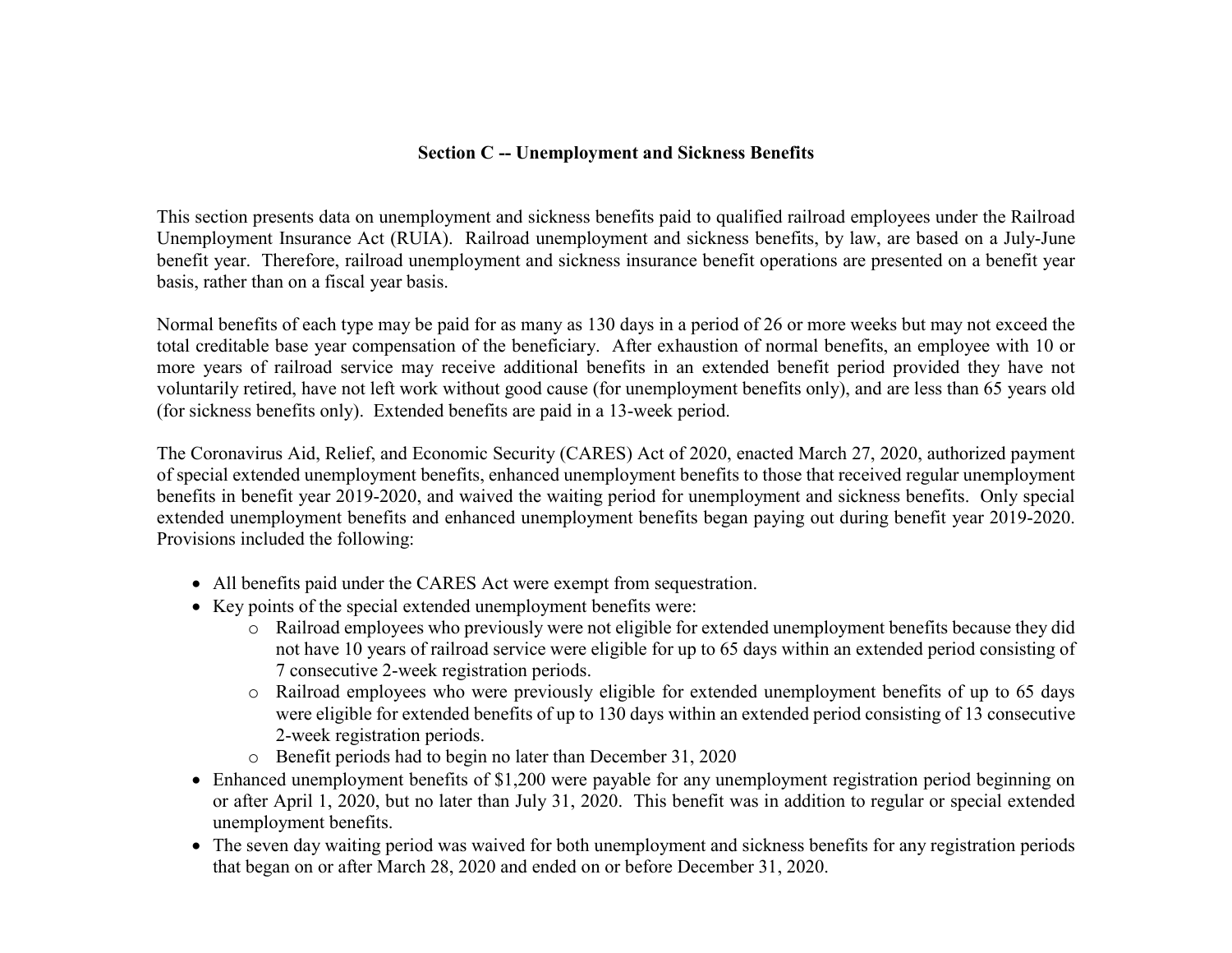An employee was qualified for benefit year 2019-2020 if in the preceding calendar (base) year their compensation for railroad work, excluding earnings over \$1,605 a month, was \$4,012.50 or more. Additionally, if the employee was a new entrant to the industry in the base year, they must have had at least five months of service in that year. For a long-service employee (one with 10 or more years of railroad service) a benefit year could be started early if they were not currently qualified but would be qualified for the next benefit year. Also, an extended benefit period could continue beyond the usual June 30 ending date of a benefit year and thus extend the duration of the employee's benefit year. Therefore, the tables in this section on payments for unemployment and sickness that occurred during the July 2019 - June 2020 period include benefits that technically were payable in extensions of the 2018-2019 benefit year or accelerations of the 2020-2021 benefit year as well as those payable for the general benefit year (2019-2020).

Table C1 shows the principal figures for operations in benefit year 2019-2020 and other recent years. Figures in this table refer to payments made and other administrative actions taken under the unemployment and sickness programs during the designated benefit year. Table C2 provides various unemployment and sickness benefit and beneficiary data for benefit years 1990-1991 through 2019-2020. Tables C3 through C7 contain benefit data for unemployment and sickness which occurred in claim periods paid during the particular benefit years stated in the table headings or to which reference is made in the footnotes. Table C8 is a graph of unemployment and sickness beneficiaries by month for benefit year 2019-2020. Table C9 shows the distribution of experience based contribution rates, by number of employers, for 2020.

Payments for maternity under a separate program were discontinued by amendments adopted in 1968. However, provision was made for payment of sickness benefits to female employees prevented from working because of pregnancy or childbirth. The sickness benefit data in this section include such payments.

The unemployment and sickness beneficiary tables for benefit year 2019-2020 include all payments made by June 30, 2020. Benefits are paid for compensable days of unemployment or sickness at a daily rate equal to 60 percent of the employee's last daily rate of pay in the base year, subject to an \$80.00 maximum and a \$12.70 minimum in benefit year 2019-2020.

In accordance with the Balanced Budget and Emergency Deficit Control Act of 1985, as amended, unemployment and sickness benefit amounts reflect a reduction of 9.2% under sequestration for days of unemployment and sickness after February 28, 2013, a reduction of 7.2% for days after September 30, 2013, 7.3% for days after September 30, 2014, 6.8% for days after September 30, 2015, 6.9% for days after September 30, 2016, 6.6% for days after September 30, 2017, 6.2% for days after September 30, 2018, and 5.9% for September 30, 2019.

The most important qualifications of the data for each table are shown in footnotes to the table.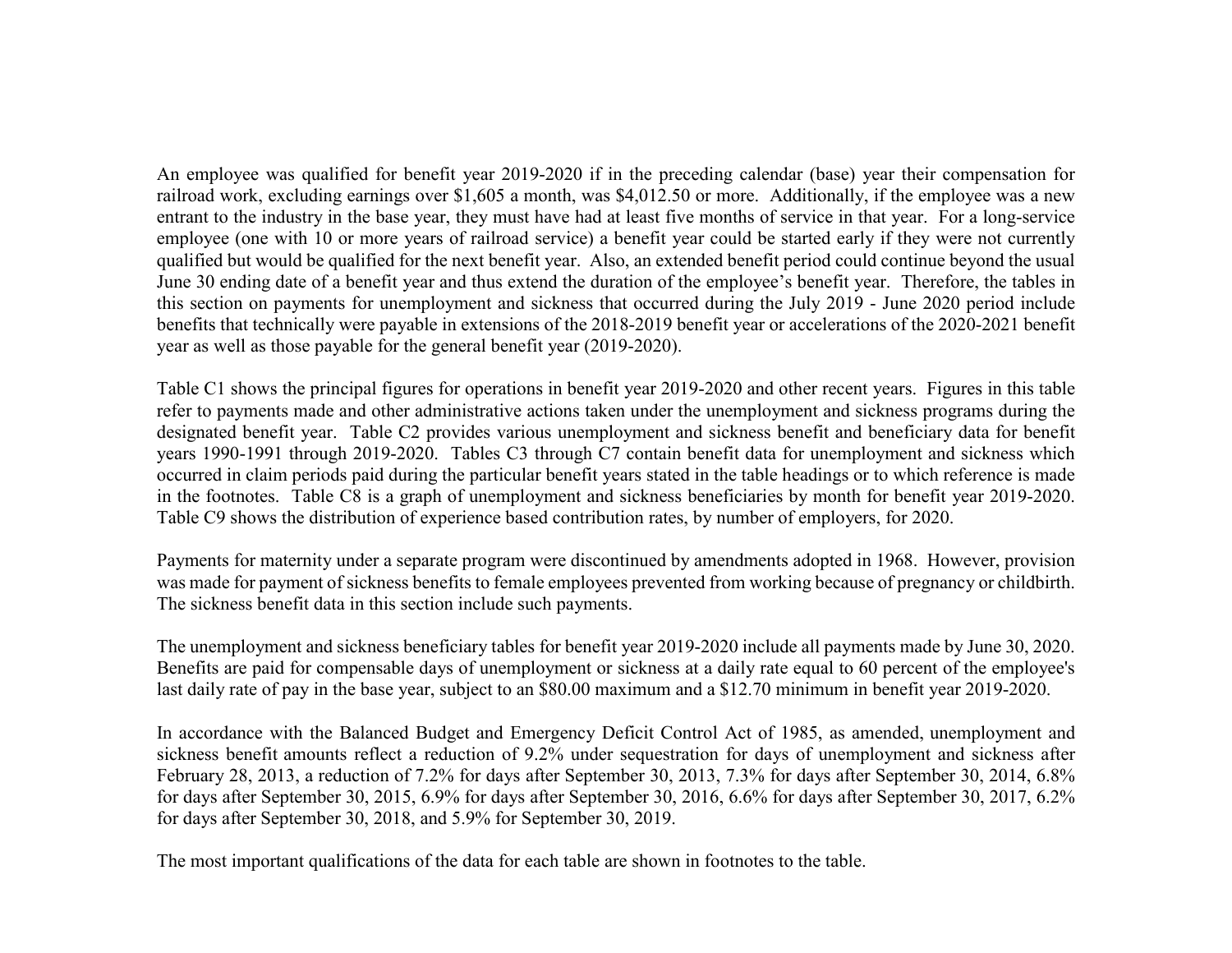| Item                                                                       | 2015-2016       | 2016-2017       | 2017-2018       | 2018-2019       | 2019-2020       |
|----------------------------------------------------------------------------|-----------------|-----------------|-----------------|-----------------|-----------------|
| Maximum daily benefit rate                                                 | 254.200<br>\$72 | 260.700<br>\$72 | 242.100<br>\$72 | 235,400<br>\$77 | 234.600<br>\$78 |
| UNEMPLOYMENT BENEFITS <sup>2</sup>                                         |                 |                 |                 |                 |                 |
| Gross amount of benefits paid (thousands) <sup>3</sup><br><b>Payments:</b> | \$75.337        | \$59,888        | \$42.588        | \$37.994        | \$182,468       |
| Average amount per two week                                                | 112.300         | 90.000          | 63.000          | 52.300          | 226,500         |
|                                                                            | \$591           | \$594           | \$601           | \$644           | $4$ \$648       |
|                                                                            | 16.400          | 13.200          | 9.300           | 7.900           | 23,100          |
|                                                                            | 24,100          | 16,800          | 12,500          | 12.200          | 43,900          |
|                                                                            | 137.000         | 108.100         | 75.500          | 63.000          | 171.300         |
| Normal benefit accounts exhausted                                          | 3,300           | 3,100           | 2,100           | 1,700           | 3,400           |
| SICKNESS BENEFITS <sup>2</sup>                                             |                 |                 |                 |                 |                 |
| Gross amount of benefits paid (thousands) <sup>3</sup><br><b>Payments:</b> | \$73,892        | \$77,075        | \$77.346        | \$73.492        | \$79.968        |
| Average amount per two week                                                | 109.700         | 114,400         | 115,000         | 102,100         | 108,100         |
|                                                                            | \$592           | \$597           | \$597           | \$638           | \$650           |
|                                                                            | 16.000          | 16.100          | 15.700          | 14.400          | 15.400          |
|                                                                            | 19.800          | 20,100          | 19,600          | 17,900          | 19,800          |
|                                                                            | 129.200         | 133.800         | 133.700         | 119.600         | 127.200         |
| Normal benefit accounts exhausted                                          | 3,100           | 3,400           | 3,500           | 3,000           | 3,300           |

#### **Table C1.-- Principal administrative data for the unemployment and sickness benefit programs, benefit years 2015-2016 through 2019-2020, cash basis**

1 Starting in May 2020, includes temporary extended unemployment benefits and enhanced unemployment benefits authorized by the Coronavirus Aid, Relief, and Economic Security (CARES) Act of 2020. Gross benefits for these temporary payments were \$85,086,000 for 2019-2020.

 $^2$  In accordance with the Balanced Budget and Emergency Deficit Control Act of 1985, as amended, amounts reflect a reduction of 9.2% under sequestration for days of unemployment and sickness after February 28, 2013, 7.2% for days after September 30, 2013, 7.3% for days after September 30, 2014, 6.8% for days after September 30, 2015, 6.9% for days after September 30, 2016, 6.6% for days after September 30, 2017, 6.2% for days after September 30, 2018 and 5.9% for days after September 30, 2019.

 $^{\rm 3}$  In Statistical Tables through FY 2018, information on this table, with respect to benefits paid, was reported on a net basis. Beginning with the 2019 report, these amounts are now shown on a gross basis.

 $^{\rm 4}$  Average payment does not include enhanced unemployment benefit payments made under the CARES Act.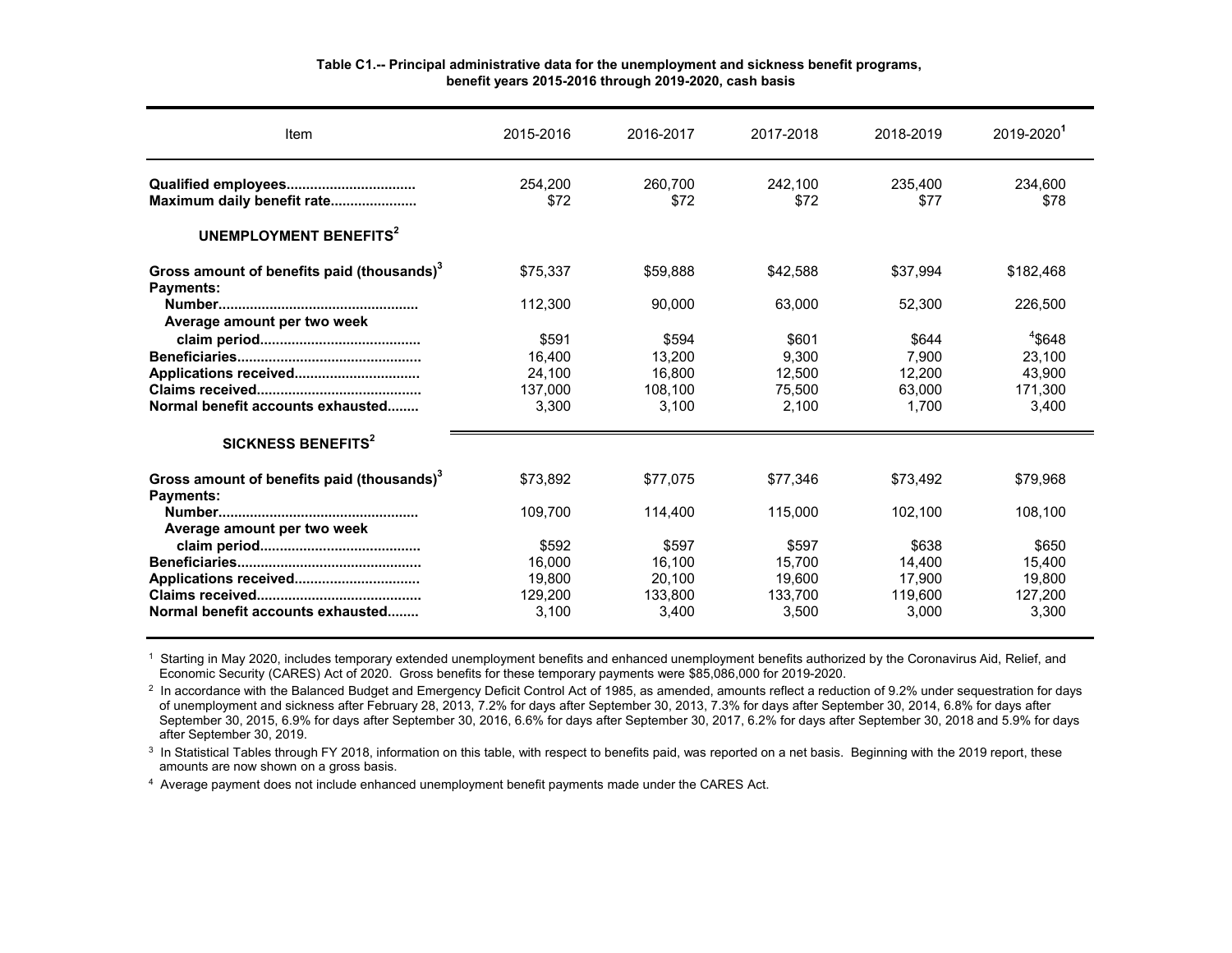

#### **Figure C1. -- Gross benefits under the Railroad Unemployment Insurance Act, benefit years 2015-2016 through 2019-2020, cash basis**

Starting in May 2020, includes special extended unemployment benefits and enhanced unemployment benefits authorized by the Coronavirus Aid, Relief, and Economic Security (CARES) Act of 2020. These benefits are not sequestered.

In accordance with the Balanced Budget and Emergency Deficit Control Act of 1985, as amended, amounts reflect a reduction of 9.2% under sequestration for days of unemployment and sickness after February 28, 2013, a reduction of 7.2% for days after September 30, 2013, 7.3% for days after September 30, 2014, 6.8% for days after September 30, 2015, 6.9% for days after September 30, 2016, and 6.6% for days after September 30, 2017, 6.2% for days after September 30, 2018, and 5.9% for days after September 30, 2019.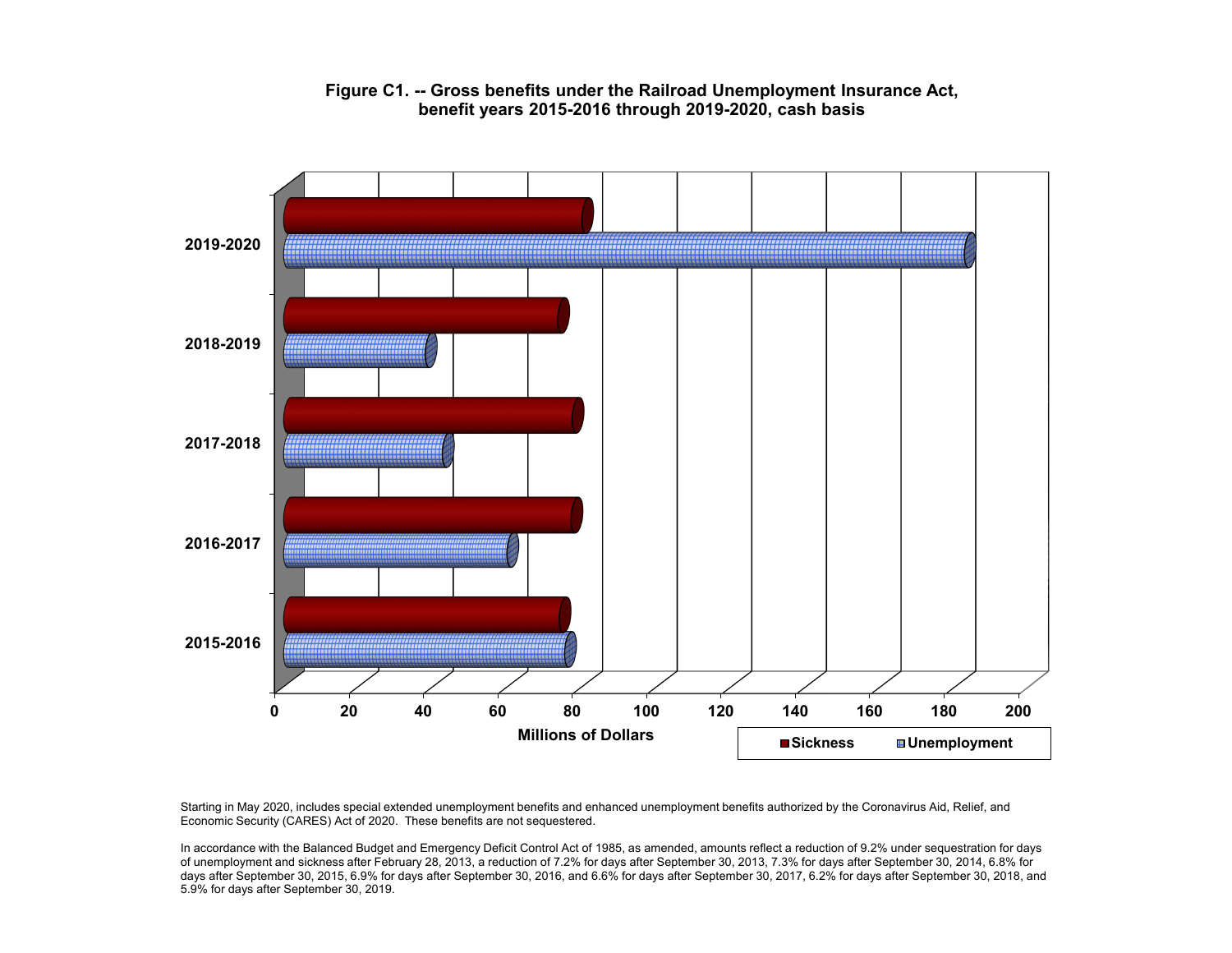|                            |                            |                         |                                 |                               | Average per beneficiary |                     |                  |                   |                                |
|----------------------------|----------------------------|-------------------------|---------------------------------|-------------------------------|-------------------------|---------------------|------------------|-------------------|--------------------------------|
|                            |                            | Amount of<br>gross      | <b>Beneficiaries</b><br>per 100 | <b>Benefit</b><br>exhaustions | Creditable              |                     |                  |                   | Amount of benefits             |
| Year                       | Number of<br>beneficiaries | benefits<br>(thousands) | qualified<br>employees          | per 100<br>beneficiaries      | registration<br>periods | Compensable<br>days | Daily<br>benefit | Total for<br>year | Total per<br>week <sup>1</sup> |
| <b>UNEMPLOYMENT</b>        |                            |                         |                                 |                               |                         |                     |                  |                   |                                |
| 1990-1991                  | 30,500                     | \$63,315                | 9                               | 18                            | 7.9                     | 67                  | \$30.85          | \$2,078           | \$154.25                       |
| 1991-1992                  | 26,400                     | ${}^{2}62,185$          | 8                               | 21                            | 8.7                     | 76                  | 30.94            | 2,353             | 154.70                         |
| 1992-1993                  | 20,700                     | 251,150                 | $\overline{7}$                  | 19                            | 8.5                     | 75                  | 32.82            | 2,466             | 164.10                         |
| 1993-1994                  | 18,600                     | 44,016                  | 6                               | 16                            | 8.1                     | 71                  | 32.94            | 2,348             | 164.70                         |
| 1994-1995                  | 18.700                     | 39,670                  | 6                               | 15                            | 6.8                     | 59                  | 35.73            | 2,120             | 178.65                         |
| 1995-1996                  | 16.800                     | 42,263                  | 6                               | 19                            | 7.8                     | 69                  | 35.86            | 2.461             | 179.30                         |
| 1996-1997                  | 15,300                     | 40,228                  | 5                               | 18                            | 7.2                     | 63                  | 40.57            | 2,564             | 202.85                         |
| 1997-1998                  | 11,300                     | 30,175                  | $\overline{4}$                  | 18                            | 6.9                     | 60                  | 42.78            | 2,571             | 213.90                         |
| 1998-1999                  | 12,600                     | 35,354                  | 5                               | 16                            | 7.0                     | 62                  | 43.81            | 2,719             | 219.05                         |
| 1999-2000                  | 13,700                     | 38,317                  | 5                               | 13                            | 6.9                     | 61                  | 45.51            | 2,759             | 227.56                         |
| 2000-2001                  | 16,700                     | 46,120                  | 6                               | 13                            | 6.6                     | 57                  | 47.81            | 2,736             | 239.05                         |
| 2001-2002                  | 17,800                     | 51,398                  | $\overline{7}$                  | 14                            | 6.7                     | 58                  | 49.62            | 2,862             | 248.08                         |
| 2002-2003                  | 15,400                     | 49,563                  | 6                               | 17                            | 7.1                     | 62                  | 51.45            | 3,182             | 257.27                         |
| 2003-2004                  | 11,700                     | 41,315                  | 5                               | 19                            | 7.4                     | 64                  | 54.38            | 3,503             | 271.89                         |
| 2004-2005                  | 9,300                      | 34,394                  | 4                               | 21                            | 7.4                     | 66                  | 55.27            | 3.633             | 276.34                         |
| 2005-2006                  | 8,900                      | 30,478                  | $\overline{4}$                  | 18                            | 6.9                     | 61                  | 55.27            | 3,393             | 276.35                         |
| 2006-2007                  | 9,500                      | 32,529                  | 4                               | 17                            | 6.8                     | 60                  | 56.29            | 3,398             | 281.47                         |
| 2007-2008                  | 10,100                     | 38,187                  | 4                               | 18                            | 7.2                     | 64                  | 58.40            | 3,732             | 292.01                         |
| 2008-2009                  | 21,400                     | <sup>3</sup> 82,572     | 8                               | 13                            | 7.4                     | 63                  | 60.66            | 3,846             | 303.32                         |
| 2009-2010                  | 24,800                     | <sup>3</sup> 142.609    | 10                              | 30                            | 10.3                    | 90                  | 63.43            | 5,715             | 317.14                         |
| 2010-2011                  | 11,600                     | <sup>3</sup> 55,623     | 5                               | 24                            | 8.4                     | 73                  | 65.23            | 4,742             | 326.15                         |
| 2011-2012                  | 9,200                      | <sup>3</sup> 45,562     | $\overline{4}$                  | 24                            | 8.6                     | 75                  | 65.22            | 4,921             | 326.12                         |
| 2012-2013 <sup>4</sup>     | 10,700                     | 351,648                 | $\overline{4}$                  | 23                            | 8.6                     | 75                  | 63.98            | 4,792             | 319.89                         |
| 2013-2014 <sup>4</sup>     | 10.000                     | <sup>3</sup> 42.946     | $\overline{4}$                  | 23                            | 7.8                     | 69                  | 62.36            | 4,286             | 311.79                         |
| $2014 - 2015$ <sup>4</sup> | 7,600                      | 33,873                  | 3                               | 25                            | 7.7                     | 69                  | 64.66            | 4,451             | 323.31                         |
| 2015-2016 <sup>4</sup>     | 16,400                     | 375,337                 | 6                               | 19                            | 7.7                     | 68                  | 66.88            | 4,576             | 334.41                         |
| 2016-2017 <sup>4</sup>     | 13,200                     | 59,888                  | 5                               | 23                            | 7.6                     | 67                  | 66.94            | 4,518             | 334.72                         |
| 2017-2018 <sup>4</sup>     | 9,300                      | 42,588                  | $\overline{4}$                  | 22                            | 7.6                     | 68                  | 66.89            | 4,551             | 334.44                         |
| 2018-2019 <sup>4</sup>     | 7,900                      | 37,994                  | 3                               | 22                            | 7.5                     | 67                  | 71.65            | 4,809             | 358.25                         |
| 2019-2020 <sup>4,5</sup>   | 23,100                     | 105,108                 | 10                              | 14                            | 7.0                     | 62                  | 73.69            | 4,558             | 368.45                         |

**Table C2.--Unemployment and sickness beneficiaries, benefit averages, and related data, by benefit year, 1990-1991 through 2019-2020**

See footnotes at end of table.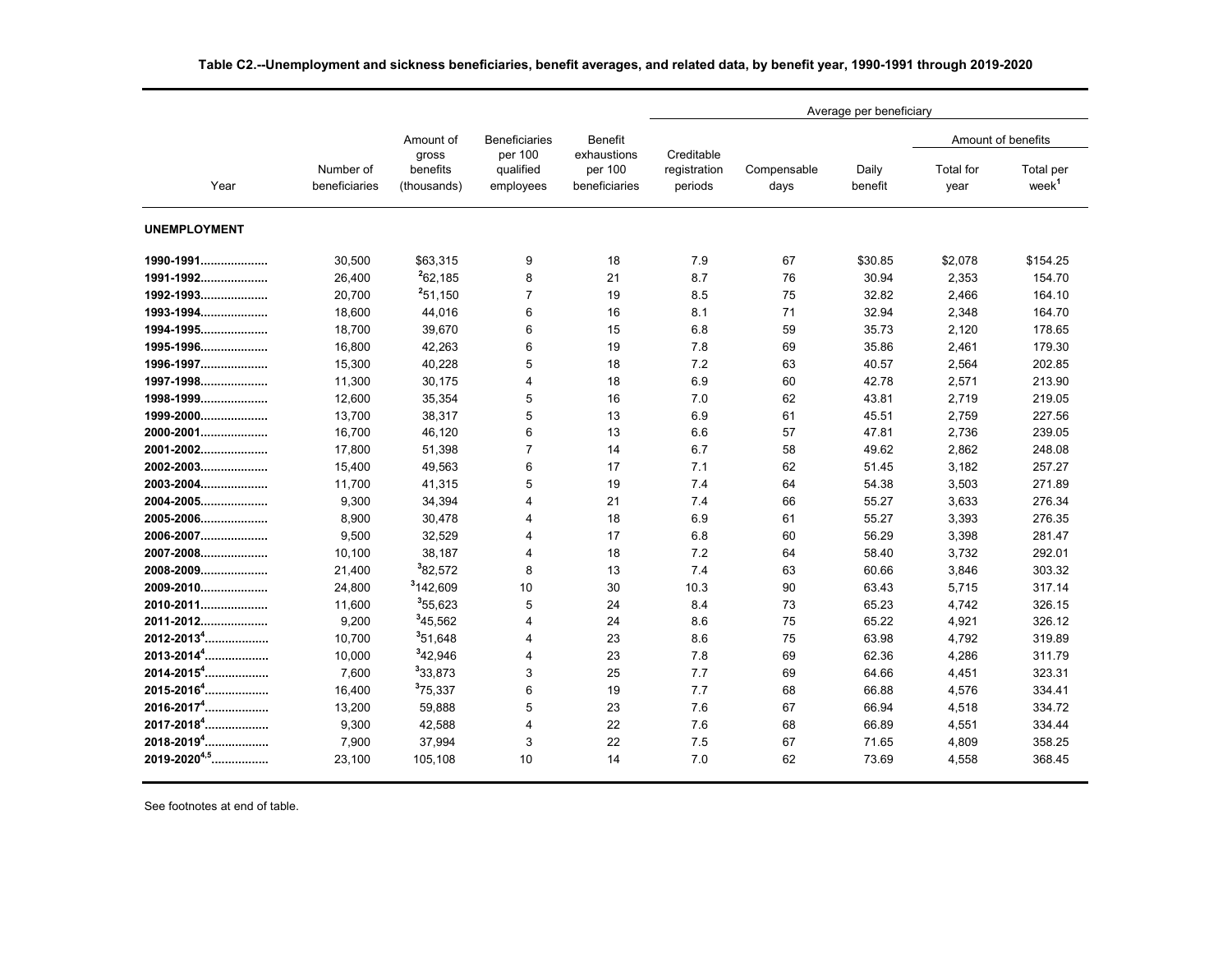|                        |                            |                                  |                                   |                                         | Average per beneficiary               |                     |                  |                          |                                |
|------------------------|----------------------------|----------------------------------|-----------------------------------|-----------------------------------------|---------------------------------------|---------------------|------------------|--------------------------|--------------------------------|
|                        |                            | Amount of                        | <b>Beneficiaries</b>              | <b>Benefit</b>                          |                                       |                     |                  |                          | Amount of benefits             |
| Year                   | Number of<br>beneficiaries | gross<br>benefits<br>(thousands) | per 100<br>qualified<br>employees | exhaustions<br>per 100<br>beneficiaries | Creditable<br>registration<br>periods | Compensable<br>days | Daily<br>benefit | <b>Total</b> for<br>year | Total per<br>week <sup>1</sup> |
| <b>SICKNESS</b>        |                            |                                  |                                   |                                         |                                       |                     |                  |                          |                                |
| 1990-1991              | 25,600                     | \$54,528                         | 8                                 | 21                                      | 7.4                                   | 69                  | \$30.81          | \$2,133                  | \$154.05                       |
| 1991-1992              | 23,600                     | 52,666                           | $\overline{7}$                    | 21                                      | 7.7                                   | 72                  | 30.97            | 2,232                    | 154.85                         |
| 1992-1993              | 21,800                     | 50,693                           | $\overline{7}$                    | 20                                      | 7.6                                   | 71                  | 32.80            | 2,323                    | 164.00                         |
| 1993-1994              | 21,600                     | 50,613                           | $\overline{7}$                    | 16                                      | 7.5                                   | 71                  | 32.98            | 2,328                    | 164.90                         |
| 1994-1995              | 21,000                     | 54,006                           | $\overline{7}$                    | 20                                      | 7.7                                   | 72                  | 35.74            | 2,573                    | 178.70                         |
| 1995-1996              | 20,400                     | 55,437                           | $\overline{7}$                    | 21                                      | 7.9                                   | 74                  | 35.94            | 2,652                    | 179.70                         |
| 1996-1997              | 20,500                     | 60,566                           | $\overline{7}$                    | 21                                      | 7.6                                   | 70                  | 40.18            | 2,825                    | 200.90                         |
| 1997-1998              | 20,500                     | 63,356                           | $\overline{7}$                    | 18                                      | 7.7                                   | 69                  | 42.90            | 2,967                    | 214.50                         |
| 1998-1999              | 20,600                     | 64,203                           | 8                                 | 16                                      | 7.6                                   | 68                  | 43.91            | 2,999                    | 219.55                         |
| 1999-2000              | 22,000                     | 69,992                           | 8                                 | 17                                      | 7.8                                   | 69                  | 45.75            | 3,152                    | 228.73                         |
| 2000-2001              | 23,000                     | 78,584                           | 8                                 | 19                                      | 7.9                                   | 71                  | 47.88            | 3,388                    | 239.42                         |
| 2001-2002              | 23,000                     | 84,125                           | 9                                 | 21                                      | 8.2                                   | 73                  | 49.85            | 3,629                    | 249.25                         |
| 2002-2003              | 22,400                     | 83,690                           | 9                                 | 19                                      | 8.0                                   | 71                  | 51.83            | 3,701                    | 259.17                         |
| 2003-2004              | 21,600                     | 83,718                           | 9                                 | 19                                      | 7.9                                   | 70                  | 54.80            | 3,848                    | 274.02                         |
| 2004-2005              | 20,200                     | 78,547                           | 8                                 | 18                                      | 7.8                                   | 69                  | 55.89            | 3,855                    | 279.46                         |
| 2005-2006              | 19,700                     | 76,041                           | 8                                 | 17                                      | 7.7                                   | 69                  | 55.93            | 3,835                    | 279.63                         |
| 2006-2007              | 19,000                     | 73,140                           | 8                                 | 17                                      | 7.6                                   | 67                  | 56.83            | 3,814                    | 284.17                         |
| 2007-2008              | 18,400                     | 72,336                           | $\overline{7}$                    | 17                                      | 7.5                                   | 66                  | 58.76            | 3,896                    | 293.78                         |
| 2008-2009              | 17,600                     | 71,704                           | $\overline{7}$                    | 17                                      | 7.5                                   | 67                  | 60.69            | 4,040                    | 303.45                         |
| 2009-2010              | 17,800                     | 76,991                           | $\overline{7}$                    | 17                                      | 7.6                                   | 68                  | 63.62            | 4,298                    | 318.11                         |
| 2010-2011              | 17,400                     | 77,555                           | $\overline{7}$                    | 17                                      | 7.6                                   | 68                  | 65.66            | 4,441                    | 328.28                         |
| 2011-2012              | 16,700                     | 74,457                           | $\overline{7}$                    | 17                                      | 7.5                                   | 67                  | 65.77            | 4,413                    | 328.85                         |
| 2012-2013 <sup>4</sup> | 15.800                     | 66,743                           | 6                                 | 16                                      | 7.4                                   | 65                  | 64.50            | 4,202                    | 322.48                         |
| 2013-2014 <sup>4</sup> | 15.600                     | 64,075                           | 6                                 | 16                                      | 7.4                                   | 65                  | 63.09            | 4,100                    | 315.46                         |
| 2014-2015 <sup>4</sup> | 15,500                     | 66,950                           | 6                                 | 17                                      | 7.5                                   | 66                  | 65.44            | 4,314                    | 327.20                         |
| 2015-2016 <sup>4</sup> | 16,000                     | 73,892                           | 6                                 | 19                                      | 7.8                                   | 69                  | 67.49            | 4,626                    | 337.45                         |
| 2016-2017 <sup>4</sup> | 16,100                     | 77,075                           | 6                                 | 20                                      | 8.0                                   | 71                  | 67.63            | 4,797                    | 338.14                         |
| 2017-2018 <sup>4</sup> | 15,700                     | 77,346                           | 6                                 | 21                                      | 8.2                                   | 73                  | 67.66            | 4,920                    | 338.31                         |
| 2018-2019 <sup>4</sup> | 14,400                     | 73,492                           | 6                                 | 20                                      | 8.0                                   | 71                  | 72.43            | 5,114                    | 362.16                         |
| 2019-2020 <sup>4</sup> | 15,400                     | 79.968                           | $\overline{7}$                    | 20                                      | 8.0                                   | 70                  | 73.75            | 5,173                    | 368.75                         |

**Table C2.--Unemployment and sickness beneficiaries, benefit averages, and related data, by benefit year, 1990-1991 through 2019-2020 - Continued**

See footnotes at end of table.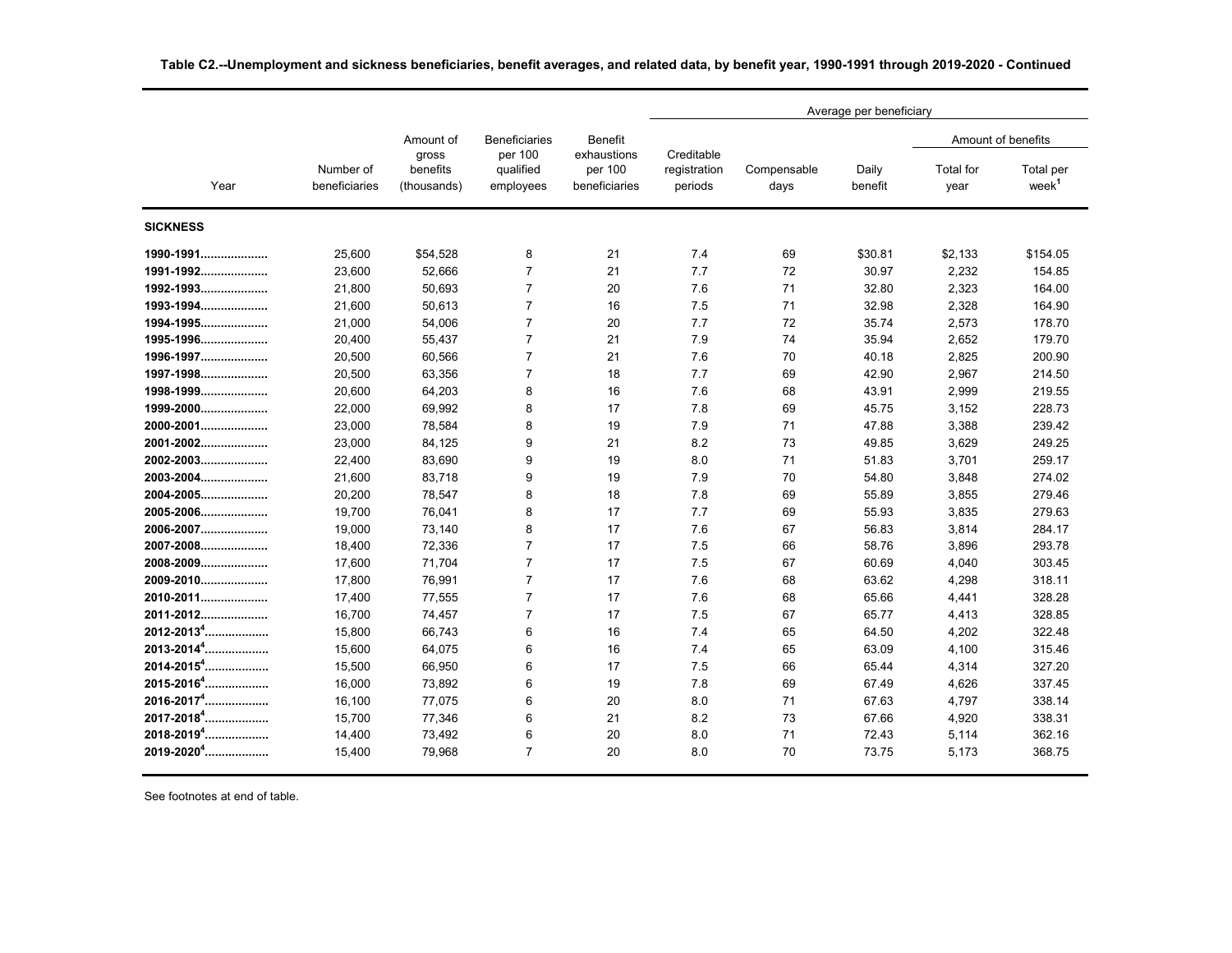1 Benefit for full week of unemployment or sickness.

- <sup>2</sup> Includes benefits under Title V of the Emergency Unemployment Compensation Act of 1991, as amended, which provided extended unemployment benefits to claimants with less than 10 years of service and additional extended benefits to those with 10-14 years.
- <sup>3</sup> Includes benefits under the American Recovery and Reinvestment Act of 2009, and the Worker, Homeownership and Business Assistance Act of 2009, as amended, which provided extended unemployment benefits to claimants with less than 10 years of service and additional extended benefits to those with 10 or more years of service. Benefits had to begin by December 31, 2013.
- <sup>4</sup> In accordance with the Balanced Budget and Emergency Deficit Control Act of 1985, as amended, amounts reflect a reduction of 9.2% under sequestration for days of unemployment and sickness after February 28, 2013, a reduction of 7.2% for days after September 30, 2013, 7.3% for days after September 30, 2014, 6.8% for days after September 30, 2015, 6.9% for days after September 30, 2016, 6.6% for days after September 2017, 6.2% for days after September 30, 2018, and 5.9% for days after September 30, 2019.
- 5 Includes special extended benefits under the Coronavirus Aid, Relief, and Economic Security (CARES) Act of 2020. Benefits do not include \$77.4 million in enhanced unemployment benefits. These benefits are not sequestered.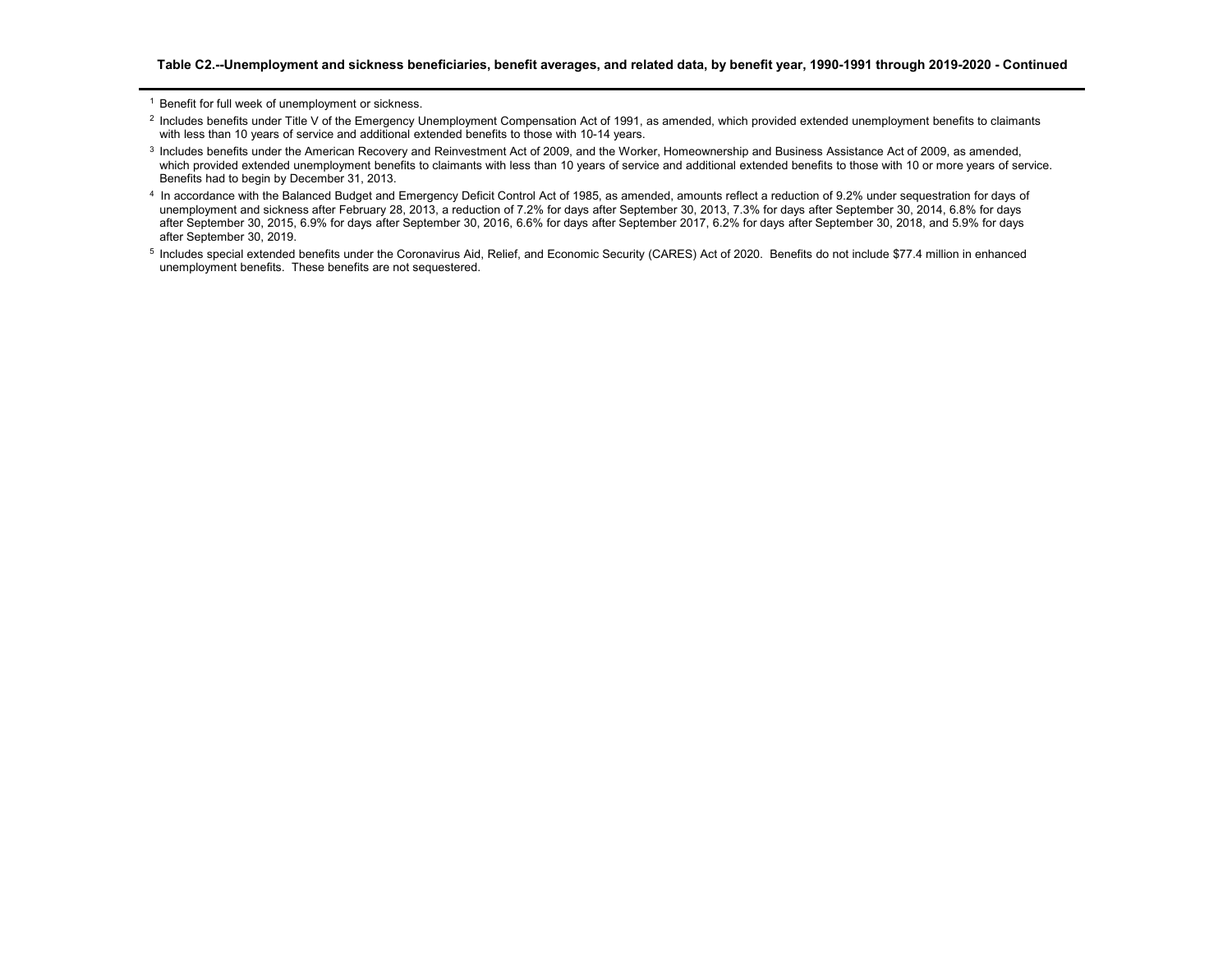|                            | <b>Beneficiaries</b>     |                                   | Average per beneficiary                 |                               |                                                |
|----------------------------|--------------------------|-----------------------------------|-----------------------------------------|-------------------------------|------------------------------------------------|
| Completed years of service | Total                    | Per 100<br>qualified<br>employees | Compensable<br>days on<br>benefit rolls | Daily<br>benefit <sup>1</sup> | Amount of<br>benefits<br>for year <sup>1</sup> |
| UNEMPLOYMENT <sup>2</sup>  |                          |                                   |                                         |                               |                                                |
|                            | 17,358<br>3,229<br>2,474 | 16<br>$\overline{7}$<br>3         | 60<br>65<br>73                          | \$73.76<br>73.69<br>73.31     | \$4,403<br>4,808<br>5,316                      |
|                            | 23,061                   | 10                                | 62                                      | \$73.69                       | \$4,558                                        |
| <b>SICKNESS</b>            |                          |                                   |                                         |                               |                                                |
|                            | 5,441<br>3,670<br>6,264  | 5<br>$\overline{7}$<br>8          | 59<br>73<br>78                          | \$73.34<br>73.50<br>74.16     | \$4,355<br>5,379<br>5,763                      |
|                            | 15,375                   | 7                                 | 70                                      | \$73.75                       | \$5,173                                        |

**Table C3.--Unemployment and sickness beneficiaries in benefit year 2019-2020 and selected data, by completed years of service**

 $^\text{1}$  In accordance with the Balanced Budget and Emergency Deficit Control Act of 1985, as amended, amounts reflect a reduction of 6.9% under sequestration for days of unemployment and sickness after September 30, 2016, 6.6% for days after September 30, 2017, 6.2% for days after September 30, 2018, and 5.9% for days after September 30, 2019.

 $2$  Benefit amounts include \$7.7 million in special extended unemployment benefits paid under the Coronavirus Aid, Relief, and Economic Security (CARES) Act of 2020. Benefits do not include \$77.4 million in enhanced unemployment benefits. These benefits are not sequestered.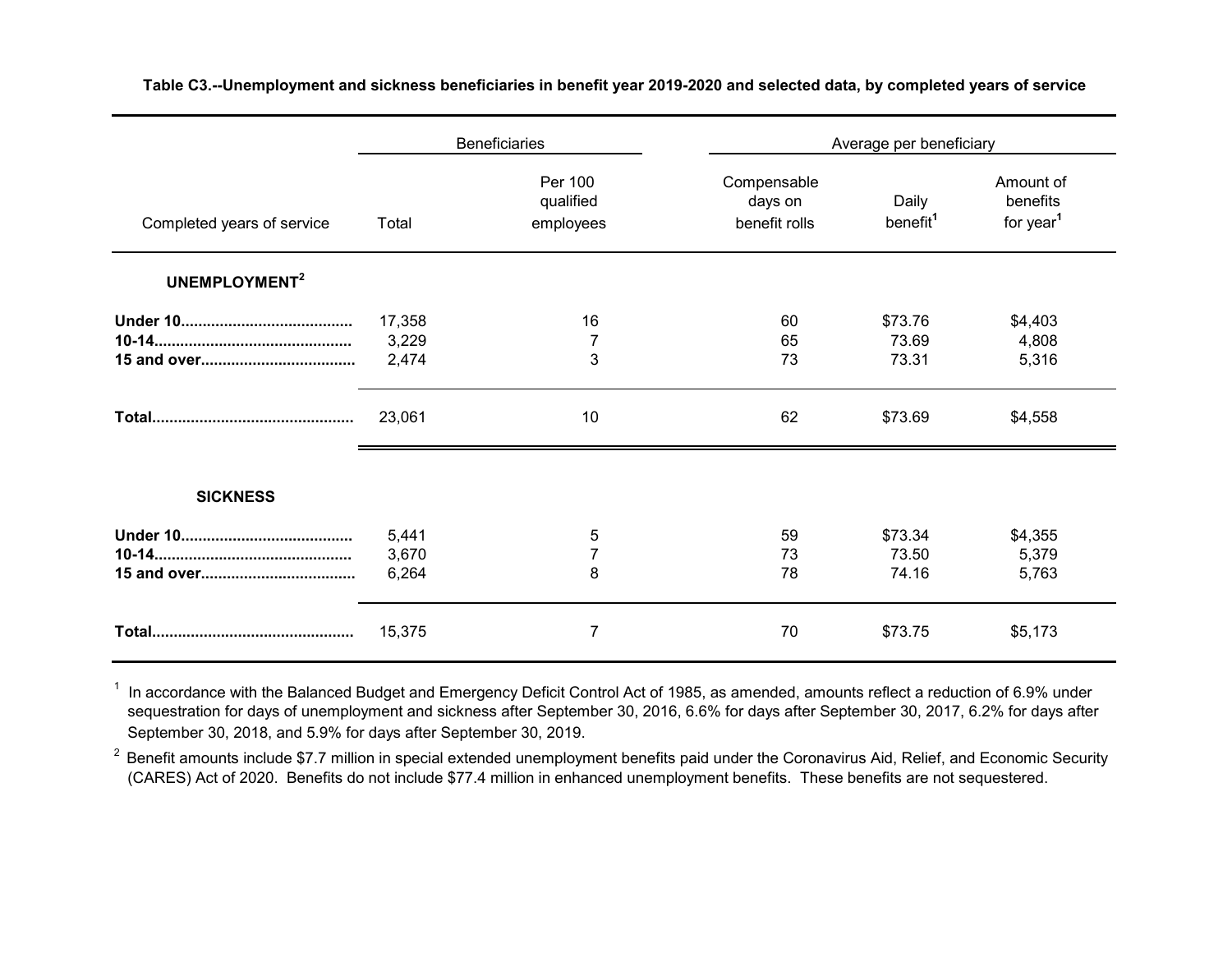### **Table C4.--Unemployment and sickness beneficiaries, and total gross benefits for the year, by state, benefit year 2019-2020**

|                 |                      | Unemployment benefits       |                      | Sickness benefits         | Enhanced unemployment benefits |              |  |
|-----------------|----------------------|-----------------------------|----------------------|---------------------------|--------------------------------|--------------|--|
| <b>States</b>   | <b>Beneficiaries</b> | Total amount <sup>1,2</sup> | <b>Beneficiaries</b> | Total amount <sup>1</sup> | <b>Beneficiaries</b>           | Total amount |  |
|                 | 391                  | \$1,650,000                 | 252                  | \$1,435,000               | 237                            | \$1,108,000  |  |
|                 | 42                   | 374,000                     | 5                    | 28,000                    | 30                             | 176,000      |  |
|                 | 447                  | 2,159,000                   | 167                  | 880,000                   | 381                            | 1,865,000    |  |
|                 | 830                  | 3,504,000                   | 310                  | 1,819,000                 | 682                            | 2,914,000    |  |
| California      | 1,166                | 6,840,000                   | 1,000                | 5,894,000                 | 882                            | 4,332,000    |  |
|                 | 362                  | 1,557,000                   | 140                  | 653,000                   | 288                            | 1,304,000    |  |
| Connecticut     | 25                   | 156,000                     | 104                  | 498,000                   | 18                             | 79,000       |  |
| Delaware        | 44                   | 238,000                     | 125                  | 593,000                   | 25                             | 128,000      |  |
| Washington DC   | $\overline{4}$       | 35,000                      | 14                   | 69,000                    | 4                              | 20,000       |  |
|                 | 456                  | 2,177,000                   | 348                  | 1,769,000                 | 340                            | 1,399,000    |  |
|                 | 735                  | 3,636,000                   | 597                  | 3,320,000                 | 501                            | 2,206,000    |  |
|                 | $\overline{2}$       | 17,000                      | 1                    | 3,000                     |                                |              |  |
|                 | 172                  | 961,000                     | 85                   | 461,000                   | 136                            | 638,000      |  |
|                 | 1,763                | 8,729,000                   | 1,368                | 6,345,000                 | 1,330                          | 6,225,000    |  |
|                 | 766                  | 3,254,000                   | 660                  | 3,518,000                 | 589                            | 2,716,000    |  |
|                 | 486                  | 1,617,000                   | 216                  | 977,000                   | 383                            | 1,666,000    |  |
|                 | 560                  | 2,408,000                   | 247                  | 1,141,000                 | 443                            | 2,058,000    |  |
| Kentucky        | 515                  | 2,636,000                   | 332                  | 2,061,000                 | 380                            | 1,801,000    |  |
|                 | 484                  | 2,468,000                   | 278                  | 1,554,000                 | 378                            | 1,672,000    |  |
|                 | 11                   | 20,000                      | 29                   | 191,000                   | $\overline{c}$                 | 10,000       |  |
| Maryland        | 158                  | 773,000                     | 288                  | 1,529,000                 | 114                            | 577,000      |  |
| Massachusetts   | 60                   | 353,000                     | 260                  | 1,371,000                 | 35                             | 157,000      |  |
| Michigan        | 445                  | 1,878,000                   | 297                  | 1,519,000                 | 334                            | 1,571,000    |  |
| Minnesota       | 546                  | 1,951,000                   | 273                  | 1,108,000                 | 395                            | 1,759,000    |  |
|                 | 250                  | 1,172,000                   | 130                  | 602,000                   | 186                            | 770,000      |  |
| <b>Missouri</b> | 1,381                | 5,372,000                   | 482                  | 2,367,000                 | 1,074                          | 4,850,000    |  |
|                 | 503                  | 2,714,000                   | 124                  | 571,000                   | 307                            | 1,253,000    |  |
| Nebraska        | 1,064                | 3,474,000                   | 776                  | 3,228,000                 | 831                            | 3,054,000    |  |
|                 | 102                  | 431,000                     | 46                   | 262,000                   | 89                             | 398,000      |  |
| New Hampshire   | 10                   | 58,000                      | 23                   | 109,000                   | 6                              | 25,000       |  |
| New Jersey      | 148                  | 853,000                     | 680                  | 2,978,000                 | 82                             | 398,000      |  |

See footnotes at end of table.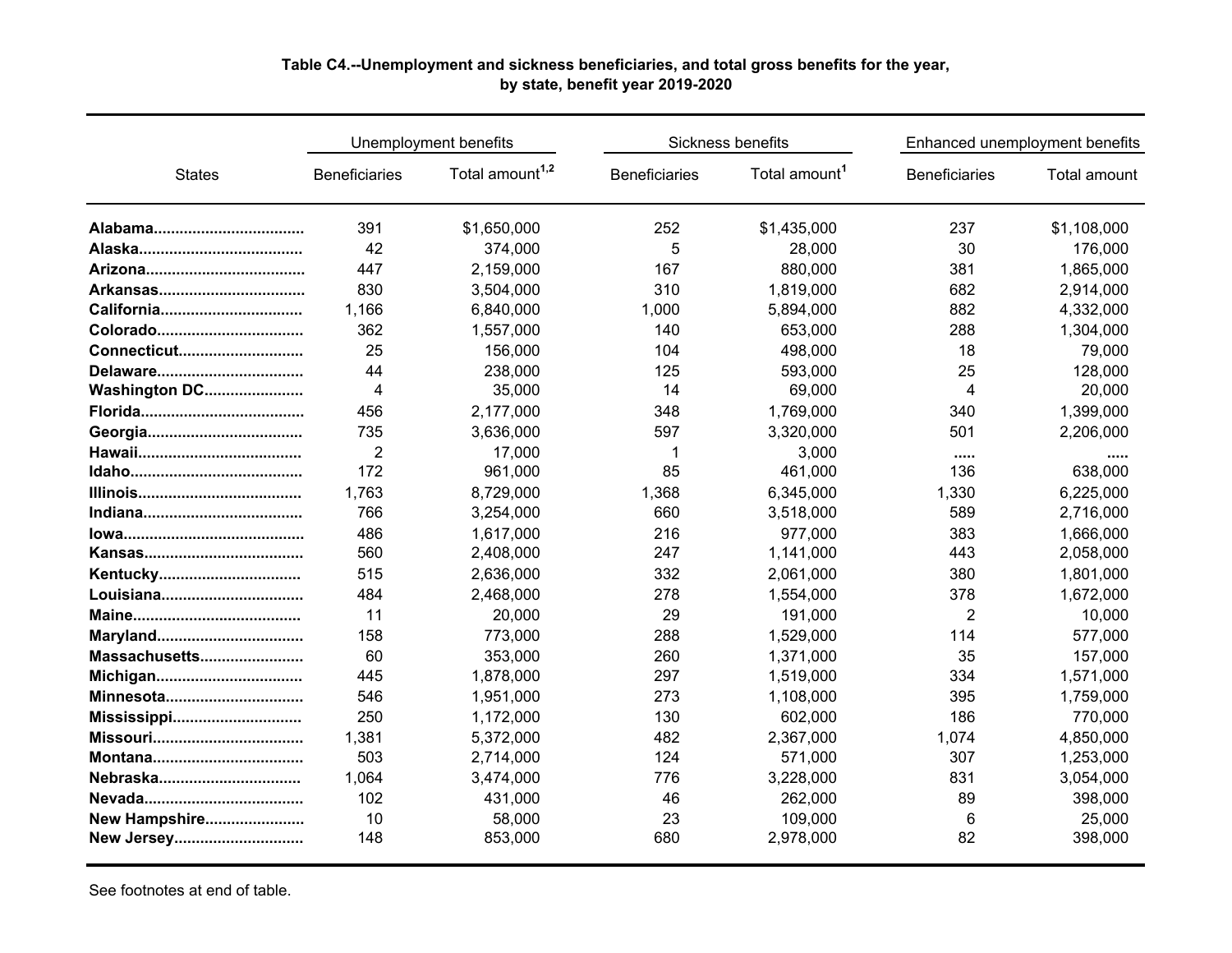#### **Table C4.--Unemployment and sickness beneficiaries, and total gross benefits for the year, by state, benefit year 2019-2020 - Continued**

|                   |                      | Unemployment benefits       |                      | Sickness benefits         | Enhanced unemployment benefits |              |
|-------------------|----------------------|-----------------------------|----------------------|---------------------------|--------------------------------|--------------|
| <b>States</b>     | <b>Beneficiaries</b> | Total amount <sup>1,2</sup> | <b>Beneficiaries</b> | Total amount <sup>1</sup> | <b>Beneficiaries</b>           | Total amount |
| <b>New Mexico</b> | 211                  | \$1,067,000                 | 99                   | \$534,000                 | 184                            | \$883,000    |
| <b>New York</b>   | 438                  | 2.067.000                   | 646                  | 3,536,000                 | 285                            | 1,217,000    |
| North Carolina    | 246                  | 1,083,000                   | 180                  | 1,025,000                 | 154                            | 632,000      |
| North Dakota      | 267                  | 1,020,000                   | 87                   | 302,000                   | 217                            | 1,039,000    |
|                   | 1,075                | 4,777,000                   | 655                  | 3,598,000                 | 785                            | 3,536,000    |
| Oklahoma          | 231                  | 1,133,000                   | 101                  | 484,000                   | 179                            | 833,000      |
|                   | 250                  | 1,270,000                   | 167                  | 1,270,000                 | 170                            | 761,000      |
| Pennsylvania      | 976                  | 4,504,000                   | 842                  | 4,337,000                 | 654                            | 2,802,000    |
| Rhode Island      | 8                    | 53,000                      | 32                   | 139,000                   | 4                              | 25,000       |
| South Carolina    | 170                  | 854,000                     | 165                  | 1,043,000                 | 100                            | 434,000      |
| South Dakota      | 111                  | 384,000                     | 53                   | 236,000                   | 97                             | 446,000      |
|                   | 460                  | 1,775,000                   | 343                  | 1,845,000                 | 313                            | 1,292,000    |
|                   | 2,318                | 10,779,000                  | 884                  | 4,492,000                 | 1,927                          | 8,571,000    |
|                   | 142                  | 558,000                     | 92                   | 483,000                   | 118                            | 503,000      |
| <u>Vermont</u>    | 8                    | 36,000                      | 3                    | 6,000                     | $\overline{2}$                 | 6,000        |
|                   | 526                  | 2,741,000                   | 436                  | 2,877,000                 | 261                            | 1,235,000    |
| Washington        | 505                  | 2,504,000                   | 265                  | 1,398,000                 | 375                            | 1,658,000    |
| West Virginia     | 312                  | 1,759,000                   | 216                  | 1,354,000                 | 228                            | 1,109,000    |
| Wisconsin         | 539                  | 1,954,000                   | 275                  | 1,234,000                 | 440                            | 1,898,000    |
| Wyoming           | 340                  | 1,314,000                   | 171                  | 902,000                   | 295                            | 1,337,000    |
|                   | 23,061               | \$105,108,000               | 15,375               | \$79,968,000              | 17,272                         | \$77.360,000 |

 $1$  In accordance with the Balanced Budget and Emergency Deficit Control Act of 1985, as amended, amounts reflect a reduction of 6.9% under sequestration for days of unemployment and sickness after September 30, 2016, 6.6% for days after September 30, 2017, 6.2% for days after September 30, 2018, and 5.9% for days after September 30, 2019.

 $2$  Benefit amounts include \$7.7 million in special extended unemployment benefits paid under the Coronavirus Aid, Relief, and Economic Security (CARES) Act of 2020. These benefits are not sequestered.

 $^3\,$  Includes beneficiaries whose state of residence was unknown.

NOTE.--Detail may not add to totals due to rounding.

Data is partly estimated.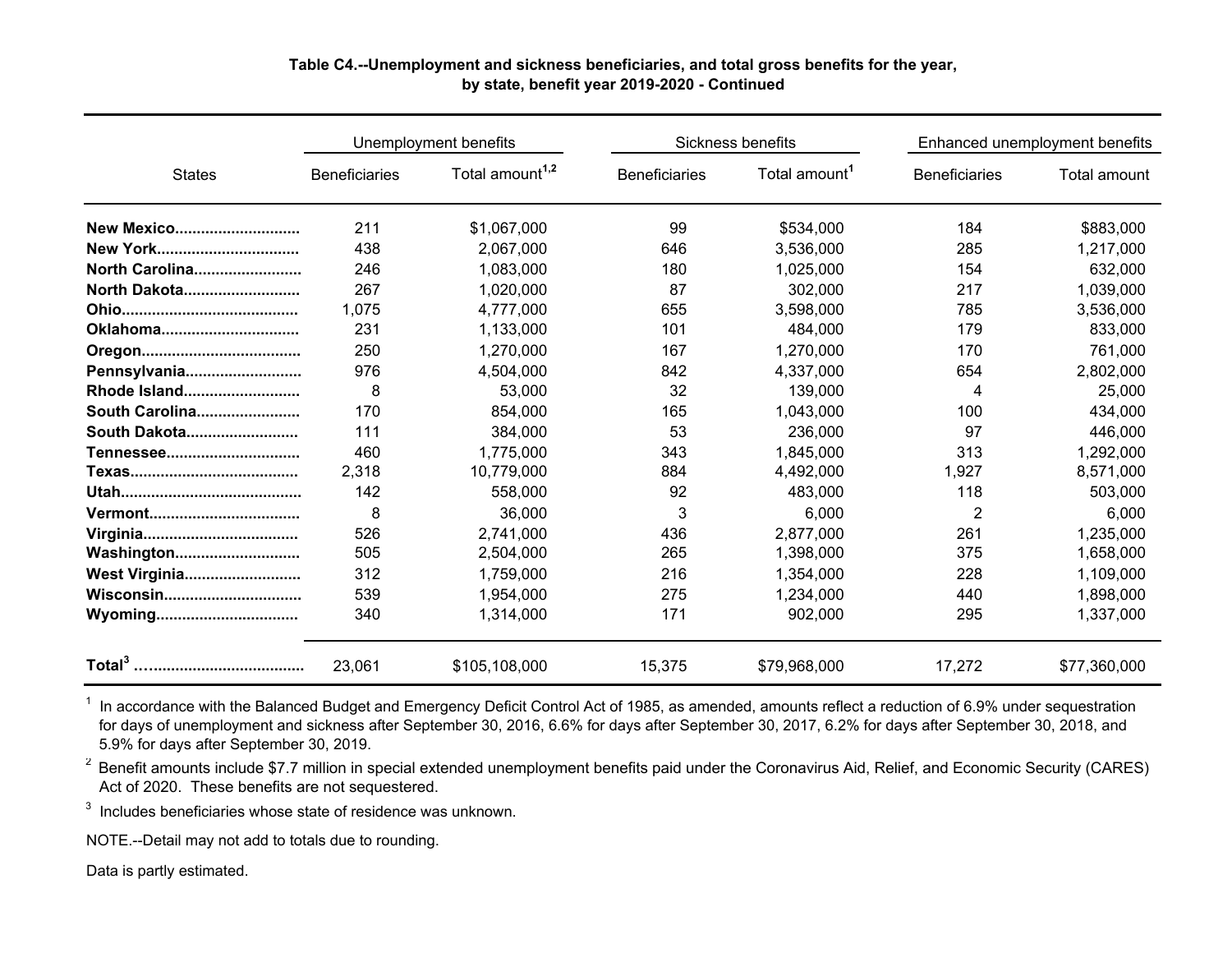|                          |        |                | Number of beneficiaries | Average per beneficiary           |                                     |                                 |                                               |
|--------------------------|--------|----------------|-------------------------|-----------------------------------|-------------------------------------|---------------------------------|-----------------------------------------------|
| Age on birthday in 2019  | Total  | Female         | Qualified<br>employees  | Per 100<br>qualified<br>employees | Compensable days<br>of unemployment | Daily<br>benefit <sup>1,2</sup> | Amount of<br>benefits for year <sup>1,2</sup> |
| Under 25                 | 546    | 19             | 4,300                   | 13                                | 66                                  | \$73.58                         | \$4,868                                       |
| 25 to 29                 | 2,698  | 102            | 16,800                  | 16                                | 59                                  | 73.84                           | 4,338                                         |
| 30 to 34                 | 4,427  | 183            | 28,300                  | 16                                | 59                                  | 73.77                           | 4,356                                         |
| 35 to 39                 | 4,481  | 166            | 33,500                  | 13                                | 60                                  | 73.92                           | 4,442                                         |
| 40 to 44                 | 3,692  | 175            | 34,000                  | 11                                | 61                                  | 73.84                           | 4,492                                         |
| 45 to 49                 | 2,803  | 167            | 34,500                  | 8                                 | 64                                  | 73.81                           | 4,721                                         |
| 50 to 54                 | 2,060  | 175            | 29,800                  | 7                                 | 65                                  | 73.77                           | 4,818                                         |
| 55 to 59                 | 1,402  | 126            | 26,300                  | 5                                 | 69                                  | 73.12                           | 5,039                                         |
| 60 to 64                 | 786    | 109            | 20,100                  | 4                                 | 74                                  | 72.62                           | 5,340                                         |
| 65 to 69                 | 152    | 21             | 5,800                   | 3                                 | 50                                  | 68.93                           | 3,471                                         |
| 70 and older             | 15     | $\overline{2}$ | 1,000                   | 1                                 | 43                                  | 51.38                           | 2,233                                         |
| <b>ALL BENEFICIARIES</b> |        |                |                         |                                   |                                     |                                 |                                               |
| Male                     | 21,816 |                | 212,500                 | 10                                | 61                                  | \$73.77                         | \$4,489                                       |
| Female                   | 1,245  | 1,245          | 21,800                  | 6                                 | 79                                  | \$72.67                         | \$5,765                                       |
| Total <sup>3</sup>       | 23,061 | 1,245          | 234,600                 | 10                                | 62                                  | \$73.69                         | \$4,558                                       |

 $^\text{1}$  In accordance with the Balanced Budget and Emergency Deficit Control Act of 1985, as amended, amounts reflect a reduction of 6.9% under sequestration for days of unemployment and sickness after September 30, 2016, 6.6% for days after September 30, 2017, 6.2% for days after September 30, 2018, and 5.9% for days after September 30, 2019.

<sup>2</sup> Benefit amounts include \$7.7 million in special extended unemployment benefits paid under the Coronavirus Aid, Relief, and Economic Security (CARES) Act of 2020. Benefits do not include \$77.4 million in enhanced unemployment benefits. These benefits are not sequestered.

3 Includes employees whose sex and/or age was not reported.

NOTE.-- Beneficiary figures based on payments made in the year, regardless of the benefit year for which payment was made. Qualified employees for 2019-2020 benefit year are those qualified on the basis of 2018 compensation.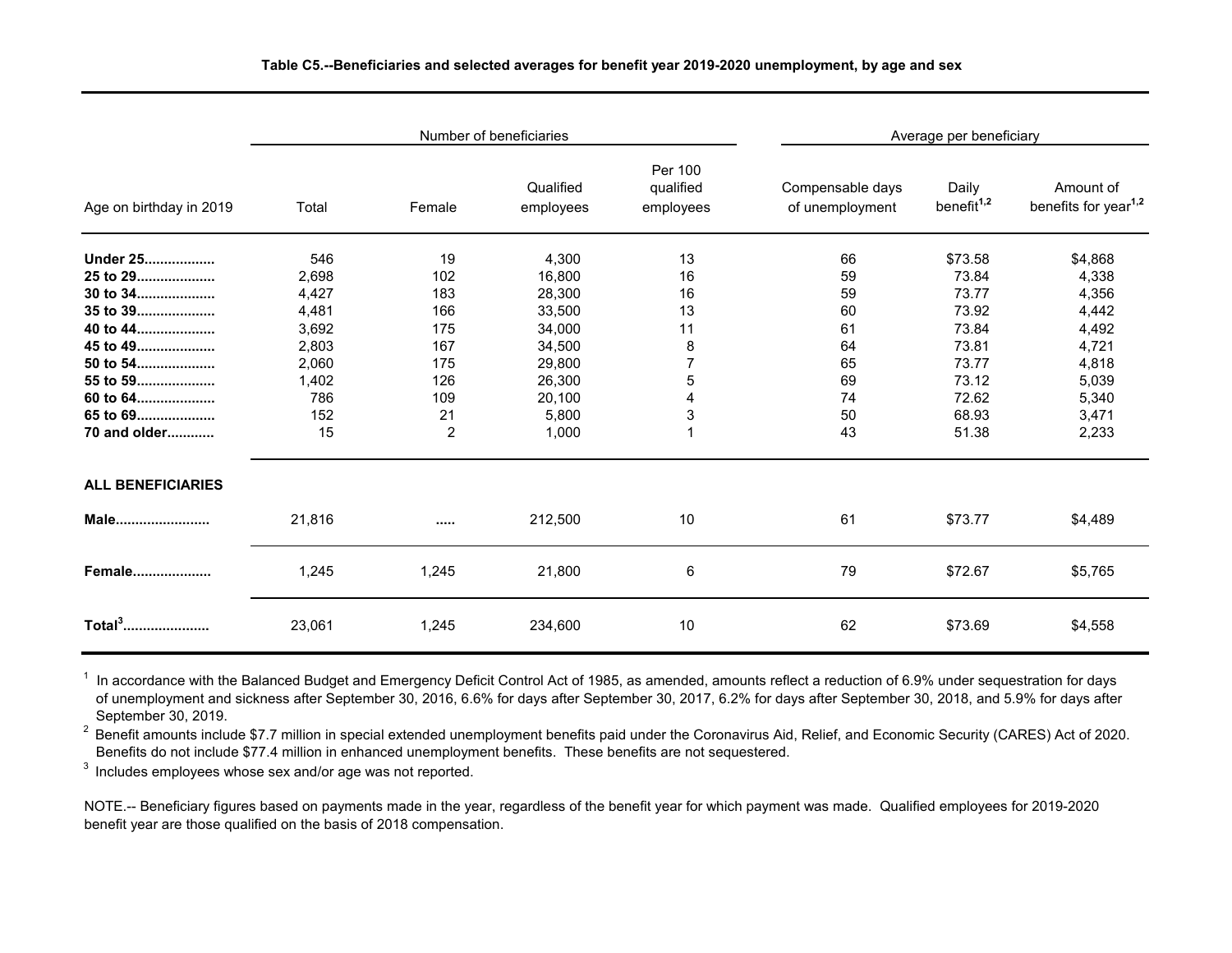|                          |        |        | Number of beneficiaries |                                   | Average per beneficiary         |                               |                                             |  |
|--------------------------|--------|--------|-------------------------|-----------------------------------|---------------------------------|-------------------------------|---------------------------------------------|--|
| Age on birthday in 2019  | Total  | Female | Qualified<br>employees  | Per 100<br>qualified<br>employees | Compensable days<br>of sickness | Daily<br>benefit <sup>1</sup> | Amount of<br>benefits for year <sup>1</sup> |  |
| Under 25                 | 45     | 3      | 4,300                   |                                   | 36                              | \$74.71                       | \$2,660                                     |  |
| 25 to 29                 | 412    | 40     | 16,800                  | 2                                 | 52                              | 73.31                         | 3,780                                       |  |
| 30 to 34                 | 1,199  | 204    | 28,300                  | 4                                 | 53                              | 73.43                         | 3,884                                       |  |
| 35 to 39                 | 1,699  | 195    | 33,500                  | 5                                 | 61                              | 73.47                         | 4,449                                       |  |
| 40 to 44                 | 2,044  | 163    | 34,000                  | 6                                 | 66                              | 73.47                         | 4,816                                       |  |
| 45 to 49                 | 2,332  | 187    | 34,500                  | 7                                 | 71                              | 73.78                         | 5,242                                       |  |
| 50 to 54                 | 2,452  | 206    | 29,800                  | 8                                 | 73                              | 73.89                         | 5,389                                       |  |
| 55 to 59                 | 2,506  | 234    | 26,300                  | 10                                | 78                              | 74.20                         | 5,773                                       |  |
| 60 to 64                 | 2,159  | 189    | 20,100                  | 11                                | 82                              | 74.16                         | 6,102                                       |  |
| 65 to 69                 | 476    | 44     | 5,800                   | 8                                 | 75                              | 71.86                         | 5,387                                       |  |
| 70 and older             | 51     | 8      | 1,000                   | 5                                 | 49                              | 62.26                         | 3,079                                       |  |
| <b>ALL BENEFICIARIES</b> |        |        |                         |                                   |                                 |                               |                                             |  |
| Male                     | 13,902 |        | 212,500                 | 7                                 | 70                              | \$73.78                       | \$5,181                                     |  |
| <b>Female</b>            | 1,473  | 1,473  | 21,800                  | $\overline{7}$                    | 69                              | \$73.47                       | \$5,100                                     |  |
| Total <sup>2</sup>       | 15,375 | 1,473  | 234,600                 | $\overline{7}$                    | 70                              | \$73.75                       | \$5,173                                     |  |

 $^{\text{1}}$  In accordance with the Balanced Budget and Emergency Deficit Control Act of 1985, as amended, amounts reflect a reduction of 6.9% under sequestration for days of unemployment and sickness after September 30, 2016, 6.6% for days after September 30, 2017, 6.2% for days after September 30, 2018, and 5.9% for days after September 30, 2019.

2 Includes employees whose sex and/or age was not reported.

NOTE.-- Beneficiary figures based on payments made in the year, regardless of the benefit year for which payment was made. Qualified employees for 2019-2020 benefit year are those qualified on the basis of 2018 compensation.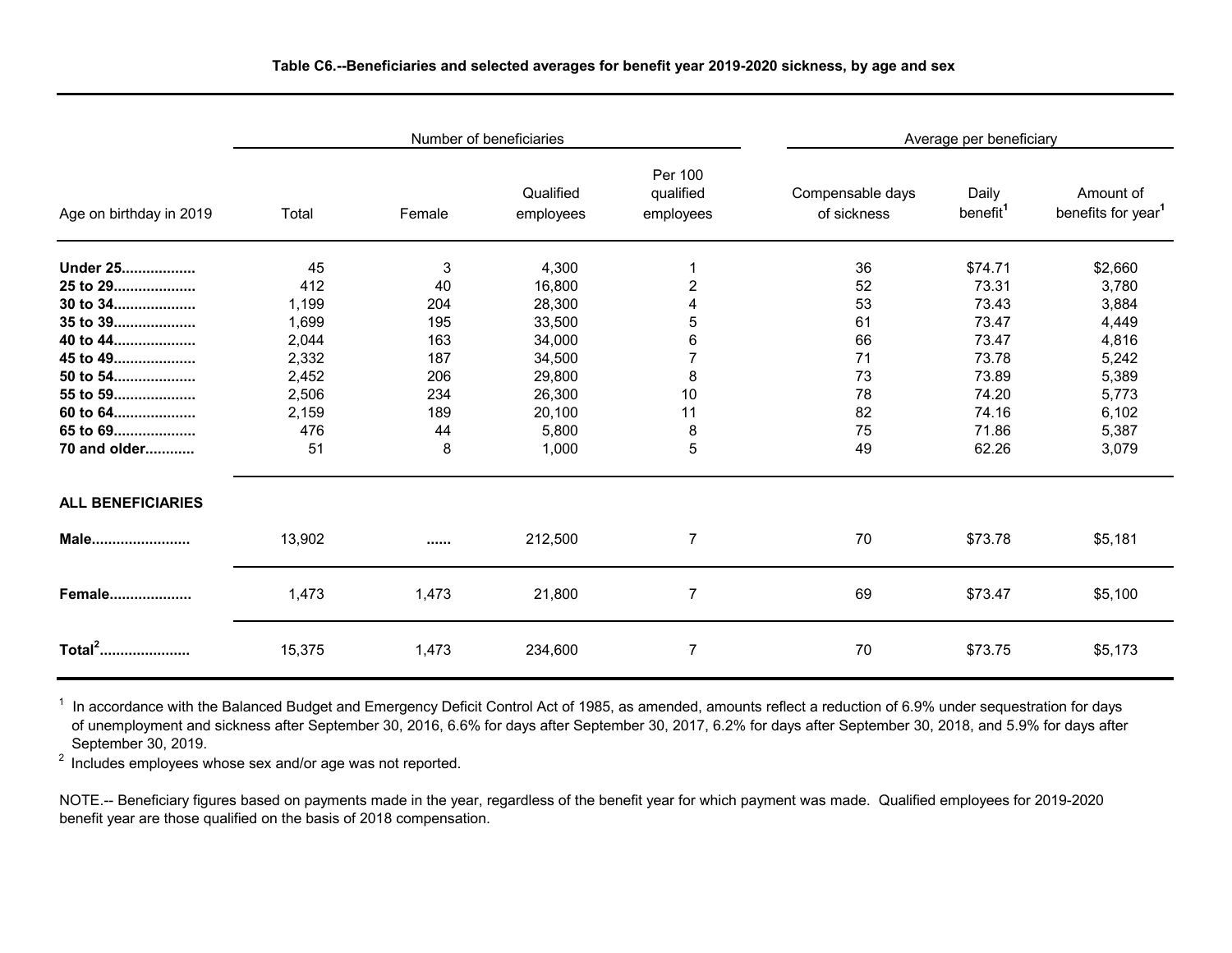| International<br>list number | Type of sickness                                                     | <b>Beneficiaries</b> | Average compensable<br>days of sickness |
|------------------------------|----------------------------------------------------------------------|----------------------|-----------------------------------------|
| A00-B99                      |                                                                      | 1,035                | 14                                      |
| C00-D48                      |                                                                      | 682                  | 74                                      |
| E00-90                       | Endocrine, nutritional and metabolic diseases and immunity disorders | 218                  | 77                                      |
| D <sub>50</sub> -89          |                                                                      | 18                   | 69                                      |
| F <sub>00</sub> -99          |                                                                      | 1.817                | 78                                      |
| G00-H95                      |                                                                      | 582                  | 77                                      |
| $100 - 99$                   |                                                                      | 1.028                | 81                                      |
| $J00-99$                     |                                                                      | 509                  | 50                                      |
| K00-93                       |                                                                      | 822                  | 38                                      |
| N00-99                       |                                                                      | 201                  | 58                                      |
| O00-P96                      |                                                                      | 219                  | 48                                      |
| L <sub>00</sub> -99          |                                                                      | 123                  | 51                                      |
| M00-99                       | Diseases of the musculoskeletal system and connective tissue         | 3.333                | 92                                      |
| Q00-99                       |                                                                      | 119                  | 61                                      |
| R <sub>00</sub> -69          |                                                                      | 969                  | 66                                      |
| $SOO-T98.$<br>$V01 - Y98$    |                                                                      | 3,700                | 72                                      |
|                              |                                                                      | 15,375               | 70                                      |

#### **Table C7.--Beneficiaries and average compensable days for benefit year 2019-2020 sickness, by type of sickness**

1 Includes normal periods of pregnancy and the puerperium in addition to morbidities included in the classifications numbered O00-P96.

NOTE.--Type of sickness is determined by the first sickness for which payment was made. Classification by sickness group is in accordance with <u>The International Classification of Diseases,</u> Clinical Modification (ICD-10-CM), United States Government.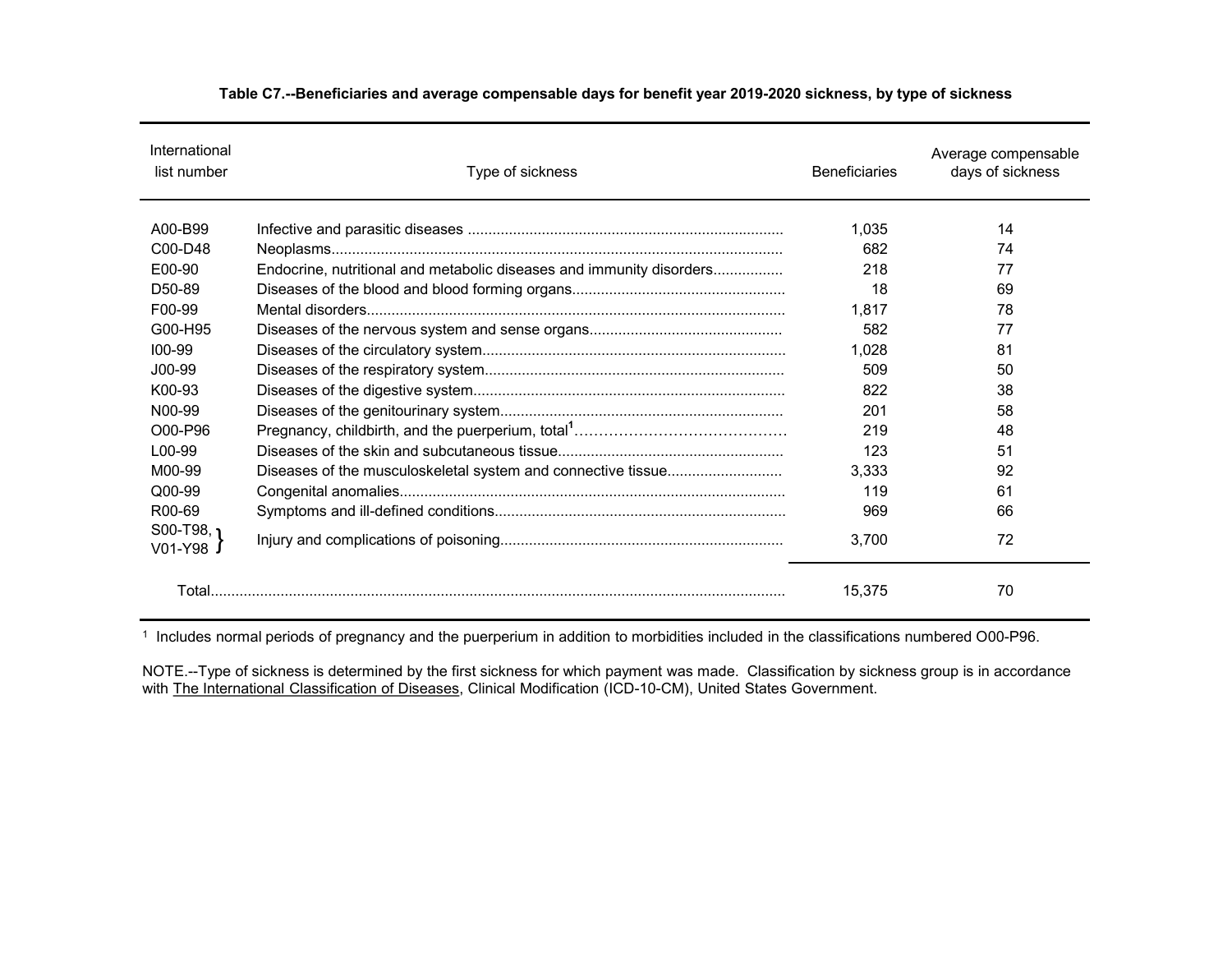## **Figure C8. -- Unemployment and Sickness Beneficiaries by Month for Benefit Year 2019-2020**

**Beneficiaries**



Note.-- Payments to unemployment beneficiaries for special extended unemployment benefits, authorized under the Coronavirus Aid, Relief, and Economic Security (CARES) Act of 2020, began in May 2020.